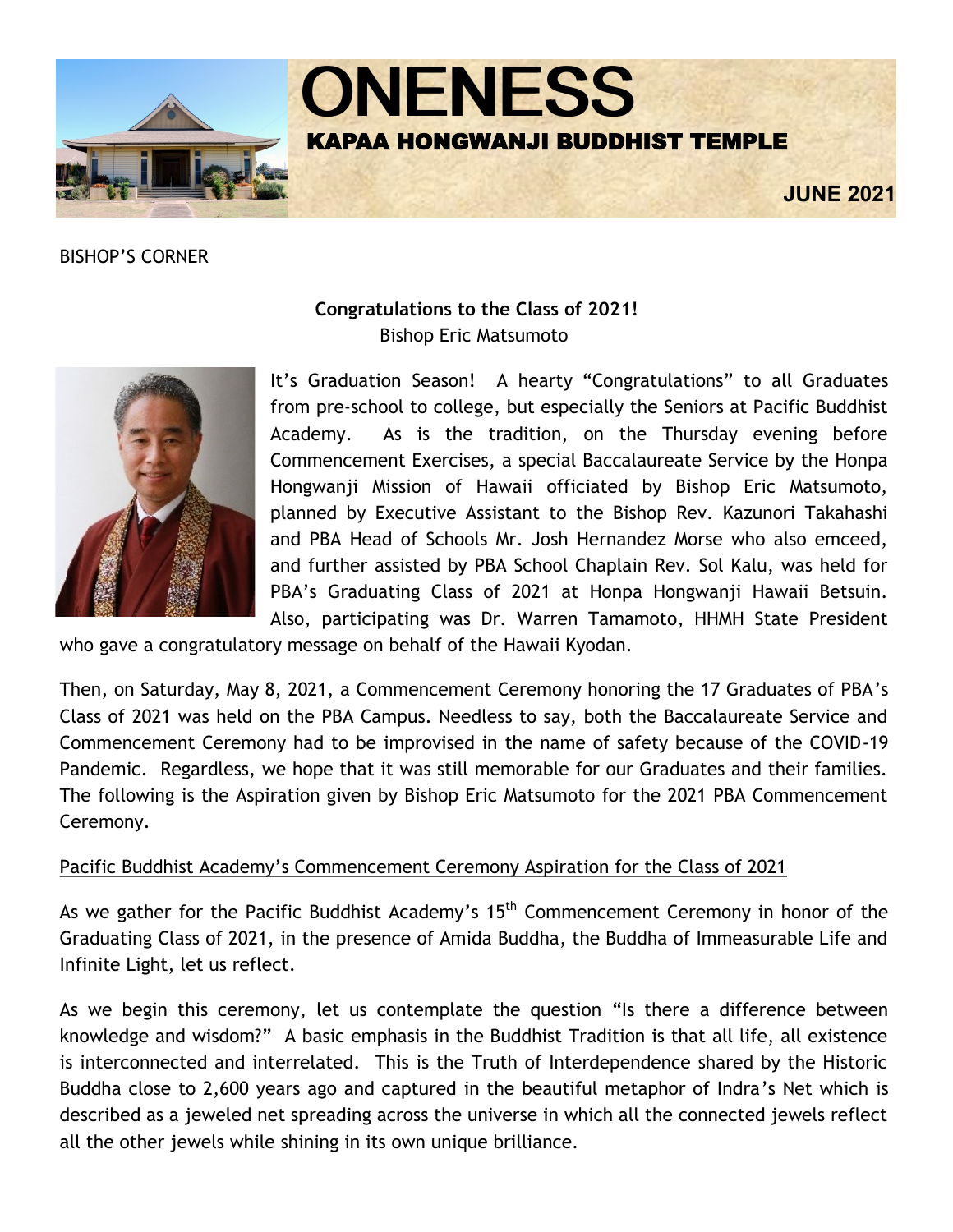In more recent times science in its pursuit of knowledge has confirmed this truth about our connectedness through our relationship with all around us. Science has provided us with the intellectual rational of why we should respect and care more for each other. But, "Why is it that we do not show more respect to our natural environment?" and during this COVID Pandemic "Why are there challenges to implementing some of the safety measures?" The content of knowledge and wisdom may be similar, but there is a fundamental difference between the two in that knowledge cannot make a difference unless applied. Whereas, wisdom by its nature always makes a difference as it is never separate from those who significantly understand.

At Honpa Hongwanji Mission of Hawaii and PBA, we hope that our Graduates have learned not only the academic knowledge necessary to continue their education in pursuit of their dreams and careers, but also that they will be guided by the Wisdom of Enlightenment especially interdependence which gives rise to virtues like mutual respect, appreciation and caring for each other with courage, thoughtfulness, equality, humility, non-violence and peace, and inspired by Great Compassion. We would like to, one last time tonight, emphasize the special gift of PBA as a Buddhist based school which is to share the Enlightened perspective which seeks the wellbeing, and peace and happiness of all forms of life, all existence. This is the aspiration of Amida Buddha.

Tonight, as we extend our congratulations to our Graduates and their Families, let us all express our acknowledgment and gratitude to all others for the part they played in each of our lives and embrace the aspiration for the peace and happiness of one and all. May All-Inclusive Wisdom and All-Embracing Compassion inspire and guide us.

Finally, please join me in gassho/anjali, a gesture of reverence and respect in Buddhism, to recite Amida Buddha's Honored Name in awareness, joy and gratitude of Great Wisdom and Compassion, Namo Amida Butsu.

#### **MESSAGE FROM THE GOVERNOR GENERAL OF JODO SHINSHU HONGWANJI-HA BISHOP CHIKO IWAGAMI FOR 2021 PBA BACCALAUREATE**

First, congratulations to this year's graduates! As we share this moment, you may be looking back on the many memories of your time spent here at PBA.

Graduation marks the end of one of many chapters in one's lifetime, and at the same time, it is also the starting point as you embark on a new goal. As you set off from Pacific Buddhist Academy, you will carry the memories of your days here at PBA together with your hopes and dreams in the next phase of your life.

In response to the Novel Coronavirus pandemic this past year, in-person learning, as well as extracurricular activities and events have been limited. As a result, your senior year of high school may not have gone as you had hoped, and many may have found this very disappointing.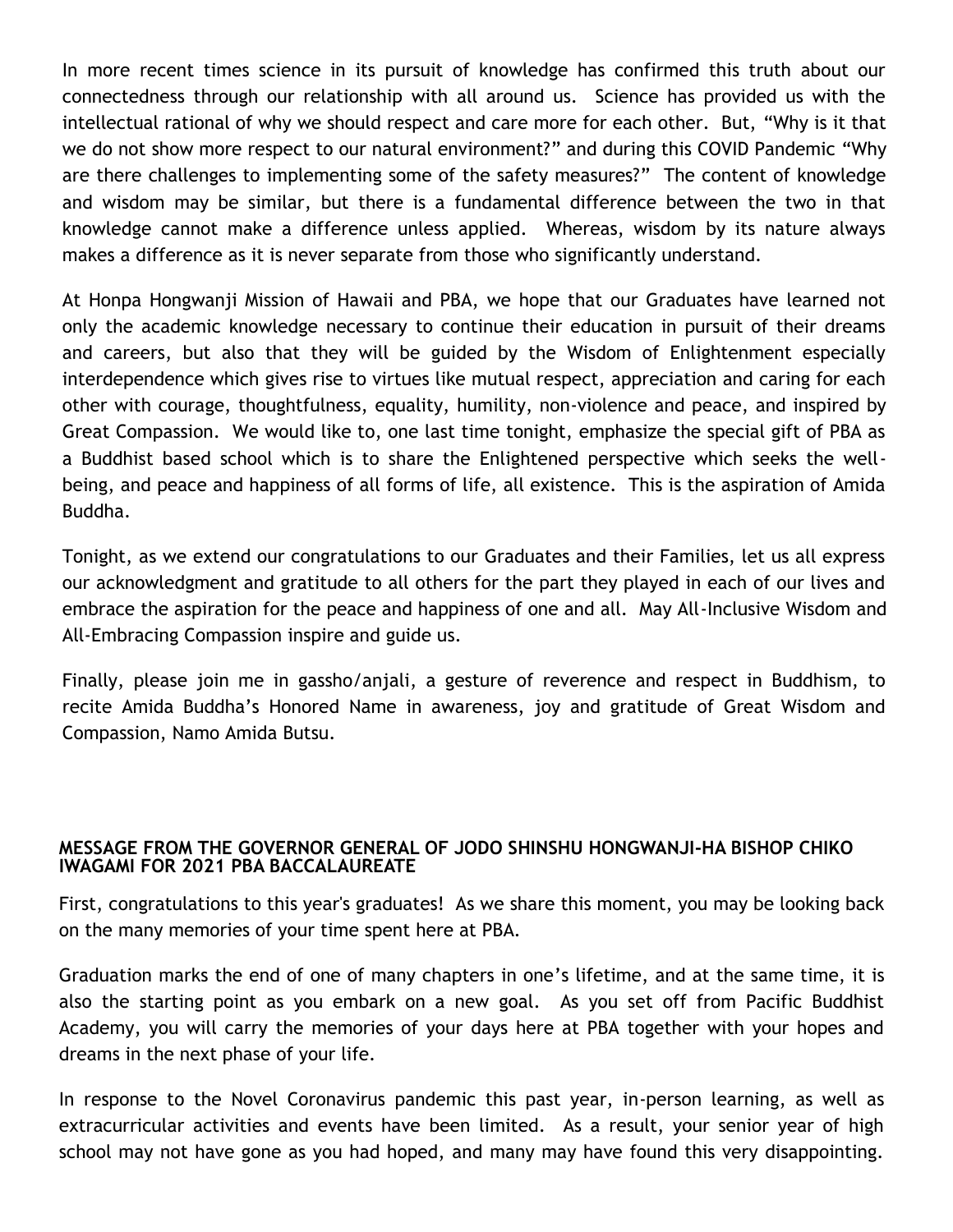But perhaps, these unprecedented circumstances gave us an opportunity to stop and carefully think about our lifestyle and future that we had been taking for granted.

Bulletin boards at schools are often used for making announcements and sometimes displays a motto or slogan. Buddhist temples also have this kind of bulletin board on which inspirational words or a short phrase filled with Buddhist wisdom are shared. Maybe you have seen one of these. A few years ago, a Japan-based Buddhist organization called Bukkyo Dendo Kyokai held a contest of inspirational phrases shared by Buddhist temples through their bulletin boards. This contest, which is called "Let it Shine! Temple Bulletin Board Project" has been gaining attention in Japan. The Grand Prize winner for 2020, which was selected from a total of 1,677 entries, was a remark made by a salesperson of a drugstore in Kanagawa prefecture, which was displayed at a temple in Kumamoto prefecture. It read, "The thing that scared me the most was not COVID, but humans."

We were faced with many challenges last April and May when the first state of emergency was declared in Japan. The media reported that a healthy person with no underlying health conditions had died of COVID-19 within a couple of days. People were panic buying face masks and hand sanitizers. Customers were lashing out at store employees because of the empty shelves. Some were even engaging in the reselling of medical masks and price gouging. In learning that we become infected through contact with others, we have become suspicious of people around us. Sadly, this has led to stigma and discrimination against frontline medical workers and COVID-19 patients. Everyone is scared in the same way, but the feeling of fear has driven us into an egocentric shell. The phrase, "the most terrifying are humans," is a description of the reality of us humans, which was revealed in the circumstance of the pandemic.

The phrase that took second place in the contest was one that was displayed on the bulletin board of Tsukiji Hongwanji in Tokyo, a Jodo Shinshu Hongwanji-ha branch temple. The phrase is, "Even if you hurt me, I would not hurt you back. This is Buddhism."

In fact, Sakyamuni Buddha taught us that if you take revenge on someone, in turn, that person will take revenge on you, and so in this way, the hatred would never end. You may feel you have the upper hand when you take revenge on someone whom you hate, but it only puts that person in the same position as you were in and that individual would plot vengeance against you. Thus, hatred between the two of you would never diminish.

The only way out of this sad circle of hate is through sharing feelings with each other. Let us try to rid ourselves of our own egoistic mind and feel the joy and sorrow of others.

Just as no one could have ever predicted this pandemic, what awaits us in the future is also unknown. There may be happy occasions, as well as some sad ones too. Please continue learning more about Buddhism, which is the spiritual legacy of this school's foundation, and Buddhism will surely provide you with the guidance you need whenever you are feeling lost in your own fear or hatred.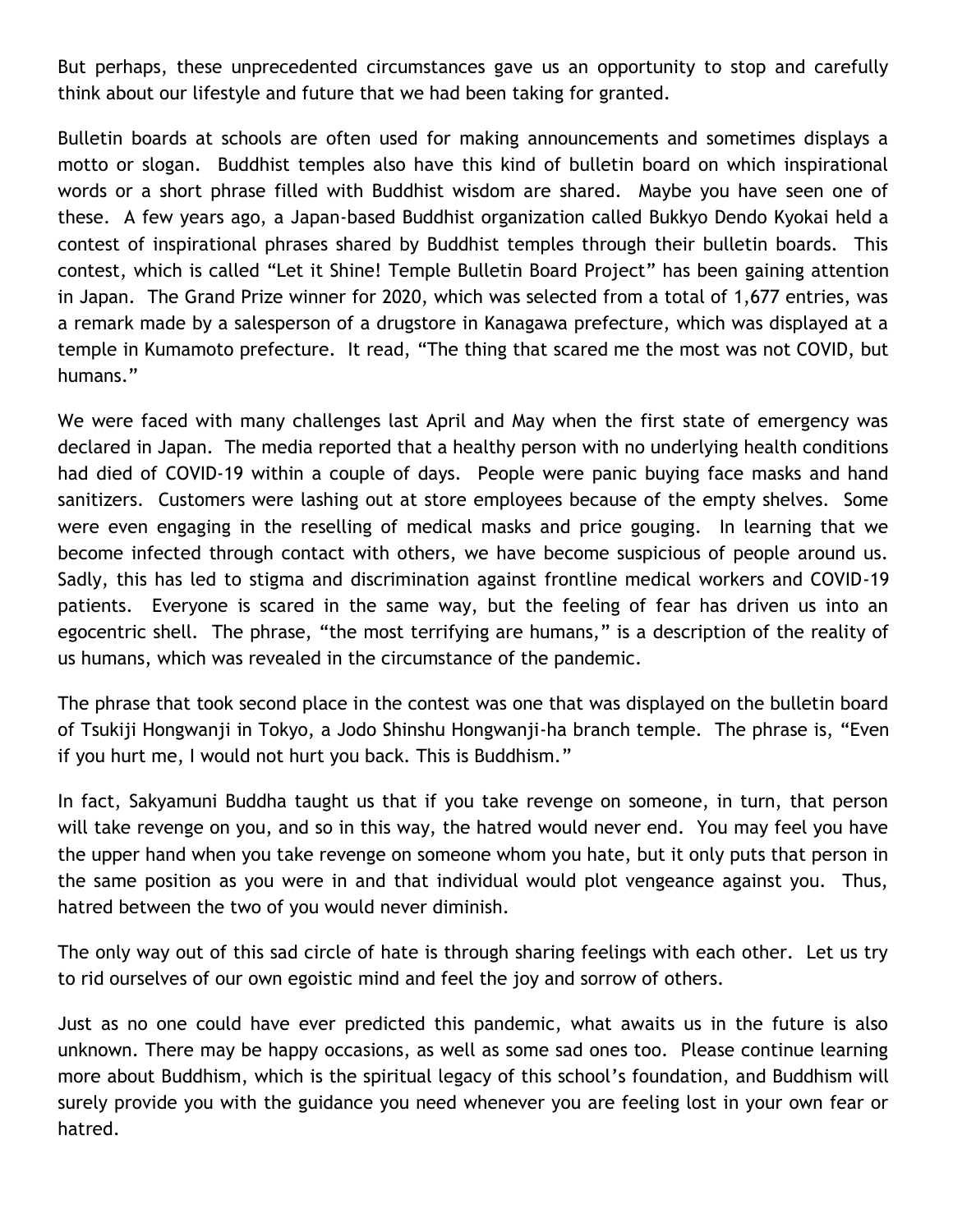Our lives are all interrelated and interconnected. It is important that we keep in mind this feeling of gratitude for one another, as we continue to practice the spirit of placing our hands in gassho, and make every effort to respect and uphold the dignity of all life. In today's world, we are too often only concerned with the results. Although you may endeavor, it may not always pay off. However, try to not feel distressed in such situations, and try not to boast when your efforts are rewarded. All you need to do is just continue in your efforts. When this naturally comes to you, you are then a truly respectful and beautiful human.

It is my hope that you will face things you encounter with a feeling of gratitude that "thanks to you, I am enabled to dedicate myself to this." Then, I am confident that a bright future will await you.

In closing, I would like to extend my congratulations once again. Thank you.

May 6, 2021 Governor General IWAGAMI Chiko Jodo Shinshu Hongwanji-ha

## **CONDOLENCES**

Mr. Earl Iwao Mukai, a member of Puna Hongwanji Mission, passed away on April 19, 2021. Mr. Mukai served as the President of Puna Hongwanji Mission for 4 years. He served as the Puna Hongwanji Board of Directors, Sr. YBA, Pahoa Nikkei Jin Kai, KYU Pahoa Kumiai, Pahoa Shibu and the HHMH Board of Directors. The Ingo of MON-SHIN-IN 聞信院 which means "One who genuinely heard and entrusted" in recognition of his life of nembutsu was conferred by Bishop Eric Matsumoto on May 22, 2021.

**Reverend Yoshiaki Fujitani,** the 11th Bishop of Honpa Hongwanji Mission of Hawaii, passed away peacefully at the Kuakini Medical Center in Honolulu on May 17, 2021, at the age of 97. More detailed information regarding the funeral service will be shared at a later date.

| February 1956 - August 1960   | Wailuku Hongwanji Mission                                     |
|-------------------------------|---------------------------------------------------------------|
|                               | September 1960 - February 1961 Honpa Hongwanji Hawaii Betsuin |
| February 1961 - July 1963     | Headquarters (Executive Secretary)                            |
| September 1964 - July 1974    | Honpa Hongwanji Hawaii Betsuin                                |
| 1967-1974 Fuku-rimban         |                                                               |
| August 1974 - February 1975   | <b>Acting Bishop</b>                                          |
| February 1975 - February 1987 | 11 <sup>th</sup> Bishop of Honpa Hongwanji Mission of Hawaii  |
| February 1987 - February 1993 | Headquarters (Director of Office of Buddhist                  |
|                               | Education and Buddhist Study Center)                          |

March 1, 1993 Retired

Reverend Fujitani is one of five past Living Treasures of Hawai'i™ honorees interviewed in an upcoming special Living Treasures TV program airing on May 27 and May 30, 2021.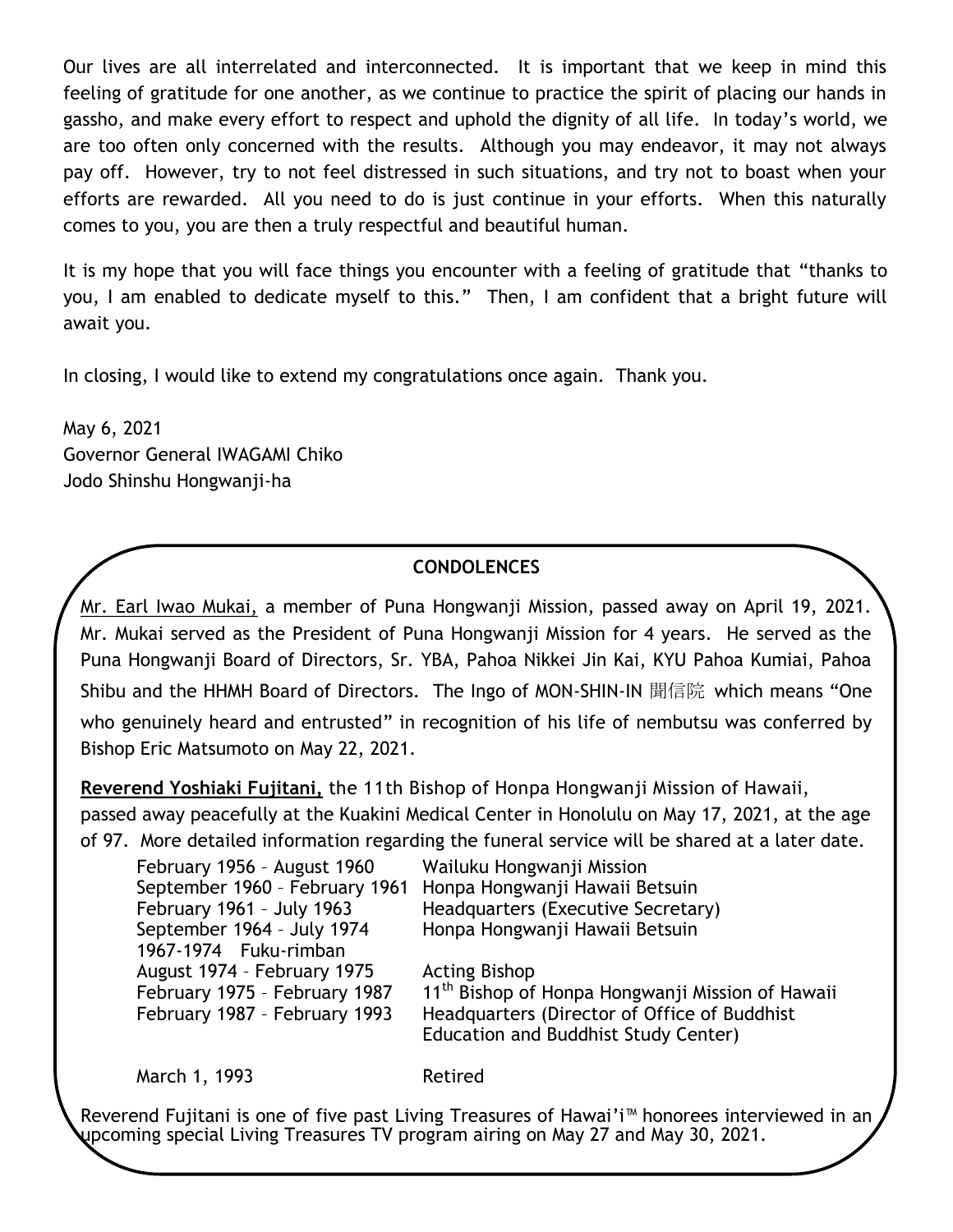## **PRESIDENT'S MESSAGE FOR 2021 PBA BACCALAUREATE**



Congratulatory message to the Pacific Buddhist Academy Class of 2021 on behalf of Hawaii Kyodan

Bishop Matsumoto, Head of School Josh Morse, ministers, teachers, parents and most importantly, the Pacific Buddhist Academy graduating class of 2021, GOOD EVENING. It is my privilege to offer congratulations on behalf of the Honpa Hongwanji Mission of Hawaii to you, the class of 2021. What a great ring that year has, 2021! This has been an extraordinary Senior year for you with "new experiences" that you

could not have predicted. You will always be remembered as a special class! With the help of your friends, family and school faculty, you successfully met the challenges that the COVID-19 pandemic presented and today you have completed a major milestone in your life.

I would like to share with you one of my favorite stories. You probably know it. I have enjoyed reading this story again and again to my children and grandchildren. It is Momotaro, the Peach Boy-one of the best loved folk stories of Japan. It is the story of an old couple who dream of having a child of their own. Their dream comes true in the form of a giant golden peach floating down the river into the arms of Obaa-san. Planning to feast on the peach, they are surprised when the enormous peach bursts open and inside the peach is a tiny baby boy. Their dreams of having a child are fulfilled and they named him MOMOTARO, the Peach Boy. Momotaro grows up to be smart, strong and brave. He helps with the work of the village and he learns the skills of a samurai.

As he grows into a young man, Momotaro learns that for many years, evil ogres (oni) would arrive at the village to rob, kill and plunder. Momotaro announces that he will go to the Inland Sea and defeat the ogres so that they would never return to the village. At once his parents prepare him for his journey. They prepare kibi-dango, a special Warrior's food. Ojii-san laid out Momotaro's knife, sword, sash and tessen-iron fan, the garb of a samurai. *Then, armed with all that he knew and all that he was, Momotaro set out.* This line from the story has always been particularly meaningful to me, and I think for your parents as we see you attain this milestone in life and move forward to a future that is still unwritten. Notice the careful choice of words. "Then, armed with all that he knew and all that he was, Momotaro set out."

On his journey, Momotaro encounters a giant dog, a monkey and a pheasant. These animals become his friends and allies in the battle against the evil oni. Momotaro crosses the Inland Sea to arrive at the home of the evil oni. With the help of his brave companions, Momotaro defeats the ogres. He recovers stolen treasure and returns home. Along the way, Momotaro returns stolen treasure to all of the villages. He finally arrives at his home village with the unclaimed treasure and he is able to care for his parents for the rest of their lives.

This story is much more exciting than this abbreviated summary that I've shared with you today. It is a good metaphor for this occasion. Momotaro had parents who cared for him and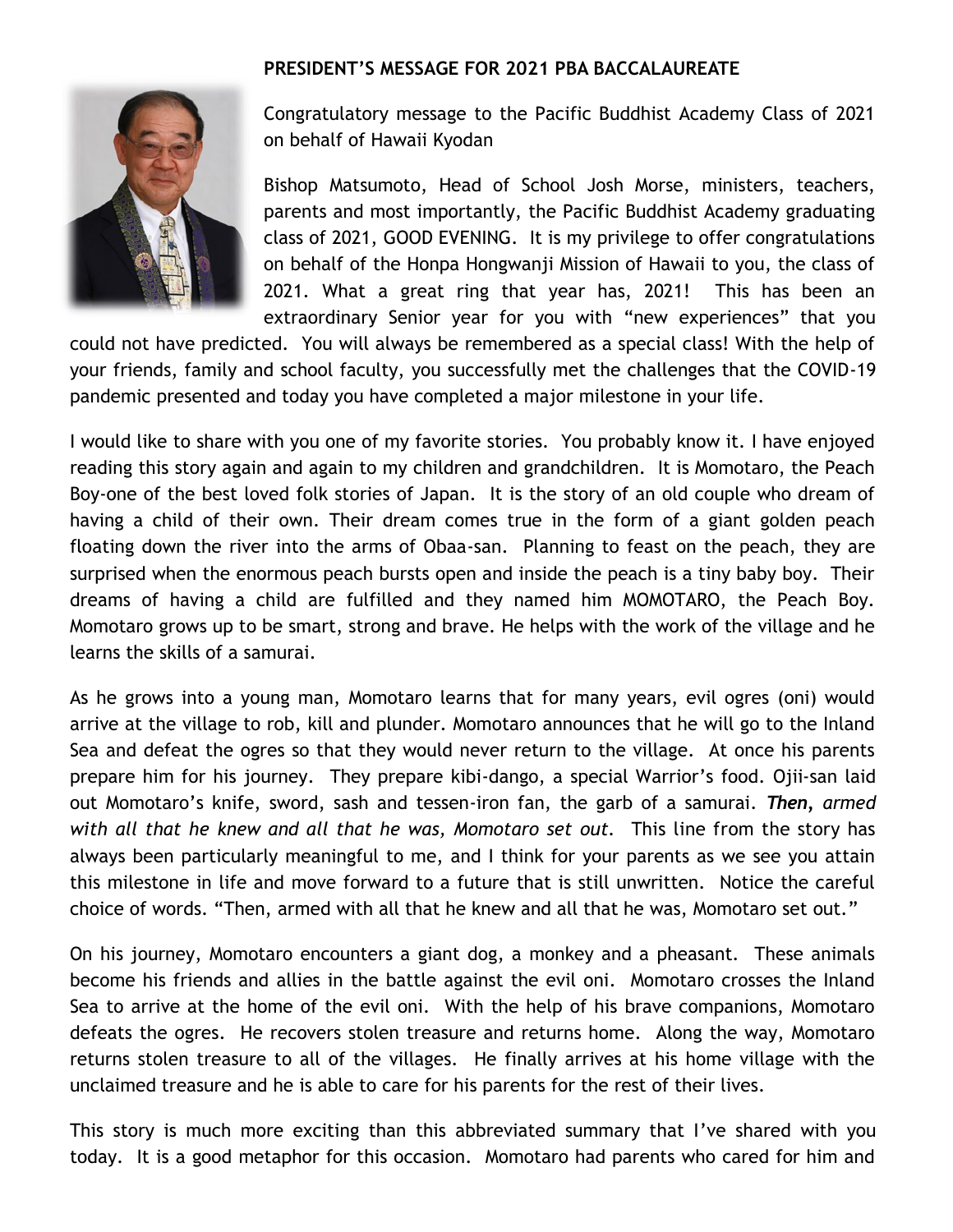loved him. They were concerned for his future, but they prepared him the best way that they knew. Your parents are always thinking about you. Hopefully none of you will be headed for real battle, but we know that this journey of life doesn't always go exactly the way that we think it will. You will have your own battles. Your "weapons" and your armor are the skills, knowledge and values that you have gained through your hard work, nurtured by your parents and your school community. You will meet new people along the way. Choose your close friends wisely. You will face difficult choices in your life. I suggest that you ask yourself a few questions. Did you do your best? Did you do what is right? Did you care for and help others?

Finally, Momotaro returns to his home village. Returning home in this context means maintaining connections-with your friends, family and school community. Remember the Buddhist teaching of interdependence.

In closing, I'd like share that special line from the story of Momotaro with minor changes: *Then, armed with all that they knew and all that they were, the Class of 2021 set out.* 

Aloha and Best Wishes, Namo Amida Butsu.

May 6, 2021 Dr. Warren Tamamoto President, Honpa Hongwanji Mission of Hawaii

## **LIVING TREASURES OF HAWAI'I SPECIAL PROGRAM**

Honpa Hongwanji Mission of Hawaii produced a special one-hour program, **"Life and** Light: Wisdom of Hawai'i's Treasures" featuring interviews with five past honorees (Robert Cazimero, Puanani Burgess, Lillian Yajima, Rev. Yoshiaki Fujitani, and Nainoa Thompson) in lieu of our traditional luncheon program recognizing new honorees.

**The program will air on:**

**May 27, 2021, at 7:00 pm (K5 and live stream on Facebook) May 30, 2021, at 8:00 pm (KHNL)**

The following page is the Hawaii News Now website where the show will be livestreamed: <https://www.hawaiinewsnow.com/livingtreasures/>

The following link is the promo airing on HNN and K5: <https://vimeo.com/547760049/72941ec994>

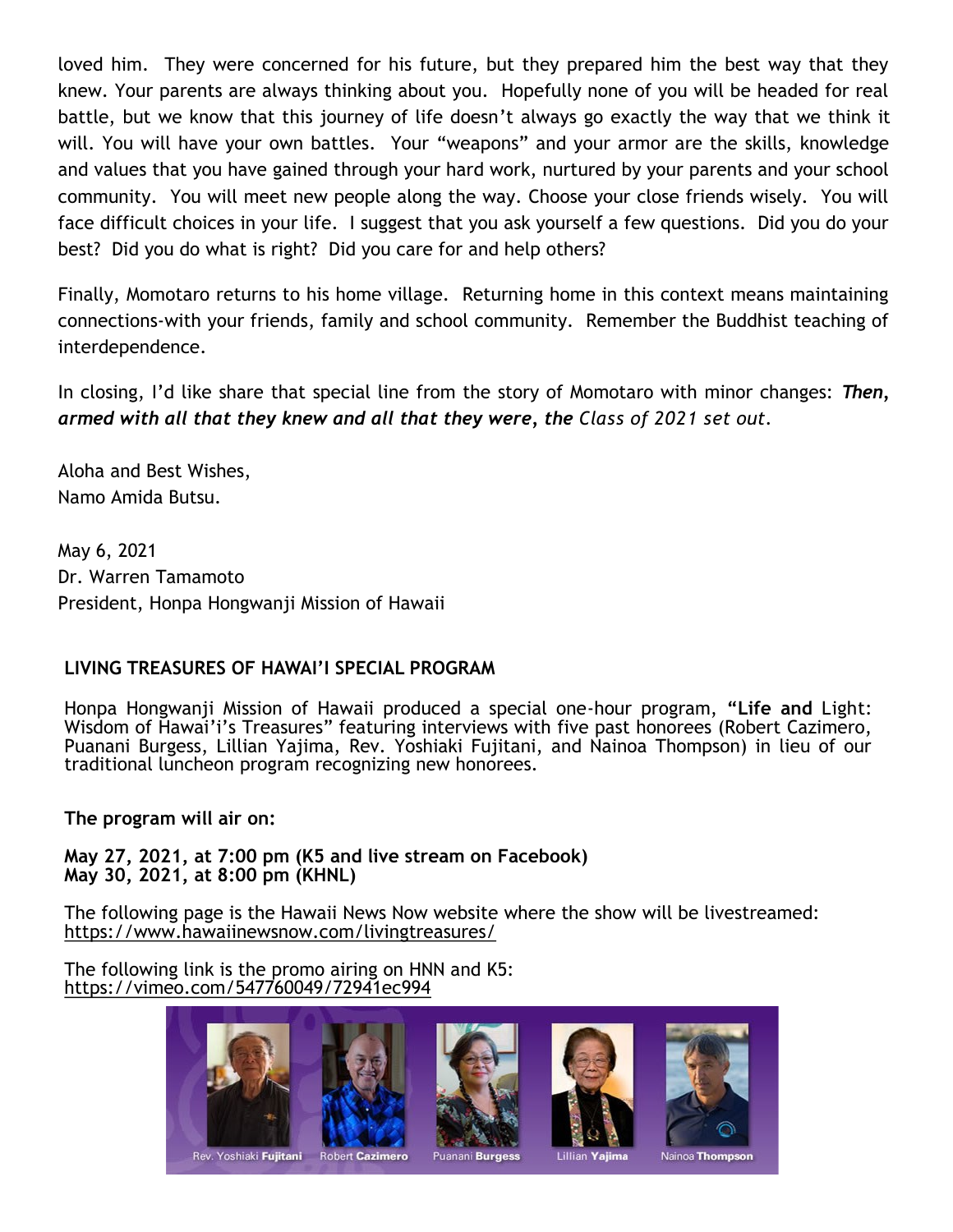#### **Memorial Services**

*In memory of…* Lawrence & Nancy Matsuda – Sakai & Yanagawa Family Tom Tsutomo Morita – Mary Morita Fujishima

#### **In Memory Donations**

Satsuki Kodani – Wayne & Aileen Nakai Sakai Osaki – Jessie Muramaru & Florence Nakakura Albert Oshita – Gail Oshita Jarrett Yoon – Jessie Muramaru

#### **Sunday Services**

Jim Jung Dimples Yoshiko Kano Ruth Kano Ralph Kitashima Phil O'Rourke Carol Saiki Gloria Shimizu Roberta Yanagawa

#### **Eshinni-Kakushinni Day Service**

Dimples Yoshiko Kano Ralph Kitashima Phil O'Rourke Gloria Shimizu Roberta Yanagawa

#### **Obon**

Laura Asari

#### **Columbarium**

Masayo & Masuo Kamehiro – Jan Ota Stanley Tokiyuki Sogawa – Jill Yoshimatsu

#### **Membership**

Sharon Contrades Evelyn Nakamura

**Hall Rental** Kauai Lighthouse Outreach Center

#### **Support Donations**

Sharon Contrades Dr. Jay Hiramoto Cathy Asari Wada

#### **Keirokai Bentos**

Carol Saiki Calvin & Rona Sakai Gloria Shimizu Pearl Shimizu Clyde Takekuma

#### **Volunteer Support**

Marie Hashimura Robert Hiraoka Stanford Iwamoto Jim Jung Ralph Kitashima Winston Kawamoto Haven Kuboyama Rev. Mieko Majima Milton Nakamura Francis Nishizawa Ray Paler Carol Saiki Calvin & Rona Sakai Gloria Shimizu Pearl Shimizu Joan Slingerland Dennis & Sadie Sunada Lane Sunada Kay & Clyde Takekuma Keith & Thelma Tsukamoto Alison Yamamoto Brian & Wendy Yamamoto Sidney Yanagawa Jr. YBA – Madison & Mason Doo Isabella Kasprysk, Taryn Ramil



## **Sunday Service Schedule**

9:00 am @ Kapaa Hongwanji Mission

- 6/6 Monthly Memorial Service
- 6/13 Baccalaureate Service
- 6/20 Father's Day Service
- 6/27 Shoshinge Service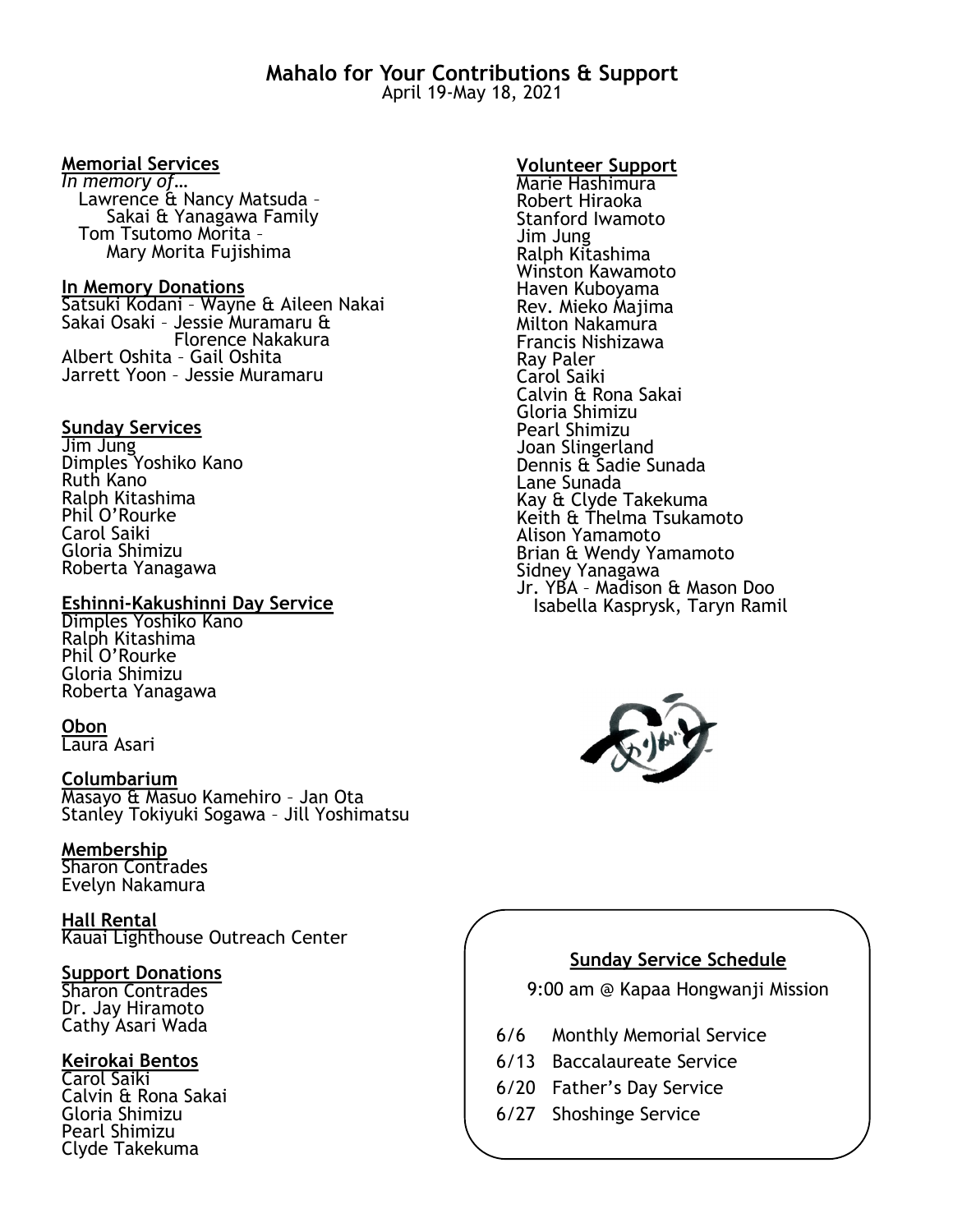# **from the president's corner…**

*Aloha Everyone! We hope you are all happy and well as we welcome the warm and sunny summer weather. The covid count is improving with the vaccinations and masks. Hopefully we will soon be able to return to a more sociable lifestyle and enjoy visiting with friends and family. We graciously express our gratitude to all of you for your continued support of Kapaa Hongwanji.* 

Keirokai Bento – We miss our Keirokai members who are unable to join us at the temple. We wanted to do something special for our elder members. We decided to make bentos especially for them and delivered to their homes on Saturday, May 8, 2021. It was so nice to see their smiles and chat with them. They were so happy and thankful.

Kauai United Hongwanji Women's Association Scholarship

*Congratulations to Mason Doo!* He received a \$1,000 scholarship from the Women's Association. He is a graduate of Kamehameha Schools and the son of Erin Takekuma and Brian Doo. He will be attending Northern Arizona State University in the fall.

**Baccalaureate Service – Sunday, June 17, 2021 @ 10:00 a.m.** (note: time has changed) We will be honoring Isabella Kasprysk, a graduate of Kapaa High School and Mason Doo, a graduate of Kamehameha Schools. Let's observe this service together with family and friends and congratulate our outstanding graduates on their achievements.

Obon Fundraiser – Saturday, July 17, 2021 @ 11:00-12:00 noon

The Hatsubon/Obon Service is also scheduled on Saturday at 10:00 a.m. prior to the fundraiser. We will be selling Bon Dance Bento tickets. The bento will consist of a flying saucer, pronto pup, chicken yakitori stick, 2 pieces of maki sushi and namasu. We will also need volunteers to assist in preparing and grilling the food items in the early morning of the sale. We will be sending out more information, tickets for sale and work schedule in mid-June. We thank you for supporting the fundraisers throughout the year to sustain the temple.

# **United Jr. YBA of Kauai**

The Jr. YBA met on Sunday, May 23, 2021 to prepare for the upcoming 64<sup>th</sup> State Jr. YBA Convention which will be held on June 17-19 on Zoom. The Juniors are excited to participate in the convention and meet new friends.

We thank the Juniors for lending a helping hand by preparing the Oneness newsletter for mailing and recycling the cans and bottles at the temple. Many thanks to the members who brought in cans and bottles for recycling.

A beach clean up is being planned as a community service. They will be cleaning the Fuji Beach area which is very busy during the summer for swimming, fishing and discovering reef animals. They are looking forward to a wonderful summer vacation.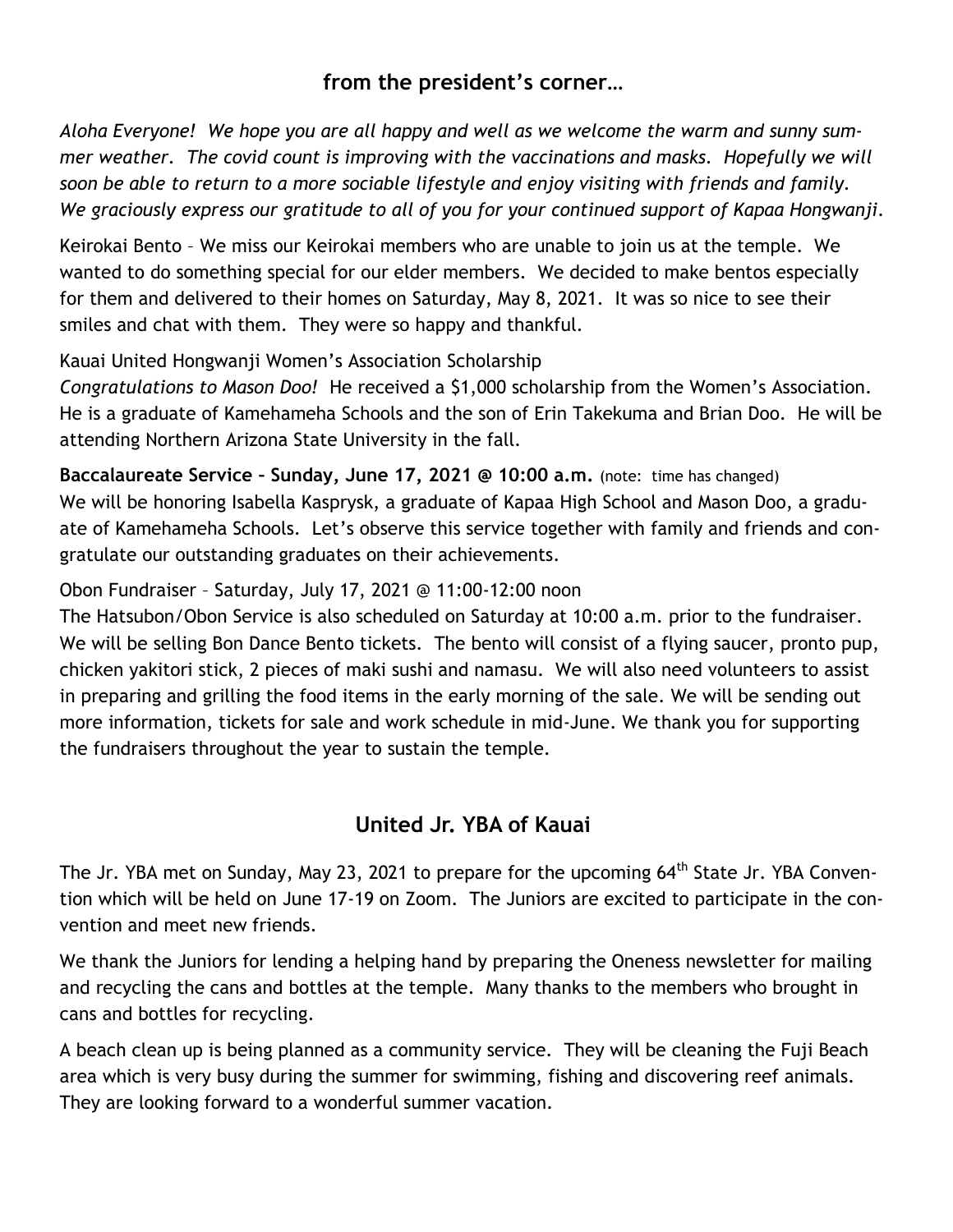# **Memorial Service**

| June                    |           |                              |  |  |
|-------------------------|-----------|------------------------------|--|--|
| Fujio                   | Haraguchi | 6/1/1995<br>27th             |  |  |
| Lily Rinko<br>Tomomitsu | Higashi   | 6/2/2009<br>13 <sub>th</sub> |  |  |
| Hideo                   | Miyasaki  | 6/3/2005<br>17th             |  |  |
| Towns Mitsuko           | Nagao     | 6/10/1989<br>33rd            |  |  |
| Paul                    | Nishimoto | 13th 6/12/2009               |  |  |
| Derek Tatsumi           | Asari     | 17th 6/19/2005               |  |  |
| Evelyn Kiyoko<br>Aaoka  | Arinaga   | 13th 6/20/2009               |  |  |
| Shizuko                 | Wataya    | 23rd 6/22/1999               |  |  |
| Masami                  | Oda       | 3rd 6/28/2019                |  |  |
| July                    |           |                              |  |  |
| Yutaro                  | Takemoto  | 50th<br>7/4/1972             |  |  |
| Tomi                    | Kawamura  | 33rd 7/10/1989               |  |  |
| Tamezo                  | Yoshii    | 50th 7/23/1972               |  |  |
| Yoshie                  | Inoue     | 50th 7/24/1972               |  |  |
| Tokiyoshi               | Kawamura  | 7th 7/27/2015                |  |  |
| <b>Happy Sueno</b>      | Haraguchi | 3rd 7/27/2019                |  |  |
| Toshiko                 | lida      | 3rd 7/30/2019                |  |  |

## **From the Minister**

In April, we celebrated the birth of Shakyamuni Buddha, and in May, we observed the special service "Go-tan-e." Let's recite Nembutsu, Namo Amida Butsu, together, and celebrate the birth of Shinran Shonin, our founder of Jodo Shinshu, a reformer of Pure Land Buddhism. May all beings be happy. We are always with Buddha.

Namo Amida Butsu

# *In Memory of our Dharma friend*

Kapaa Hongwanji Mission extends its deepest sympathy to families who have recently lost their loved ones.

Namo Amida Butsu.



## **Temple Cleaning & Flower Arrangement**

| Group 4 | 6/5/2021  | lMs. Gloria Shimizu - Chair<br>Mr. Haven Kuboyama, Mr. & Mrs. Dennis Sunada,<br>Mrs. Pat Yamamoto                                      | Ruby Ishida      |
|---------|-----------|----------------------------------------------------------------------------------------------------------------------------------------|------------------|
| Group 5 | 6/12/2021 | Mr. & Mrs. Calvin Sakai - Chair<br>lMs. Carol Saiki                                                                                    | Joan Slingerland |
| Group 6 | 6/19/2021 | Mr. & Mrs. Keith Tsukamoto - Chair<br>Mr. & Mrs. Brian Yamamoto,<br>lMr. Winston Kawamoto                                              | Kay Takekuma     |
| Group 1 | 6/26/2021 | Mrs. Marie Hashimura - Chair<br>Mr. & Mrs. Robert Hiraoka,<br>Mr. Milton Nakamura, Mr. Ray Paler                                       | lRona Sakai      |
| Group 2 | 17/3/2021 | Mr. Francis Nishizawa - Chair<br>Mrs. Yasuko Murakami, Mr. Clint Saiki,<br>Mr. & Mrs. Sidney Yanagawa                                  | Ruby Ishida      |
| Group 3 | 7/10/2021 | Mr. & Mrs. Clyde Takekuma - Chair<br>Mr. Stanford İwamoto,<br>Mrs. Erin Takekuma, Ms. Madison Doo,<br>Mrs. Tami Ramil, Ms. Taryn Ramil | Joan Slingerland |
| Group 4 | 7/17/2021 | Ms. Gloria Shimizu - Chair<br>Mr. Haven Kuboyama, Mr. & Mrs. Dennis Sunada,<br>lMrs. Pat Yamamoto                                      | Kay Takekuma     |